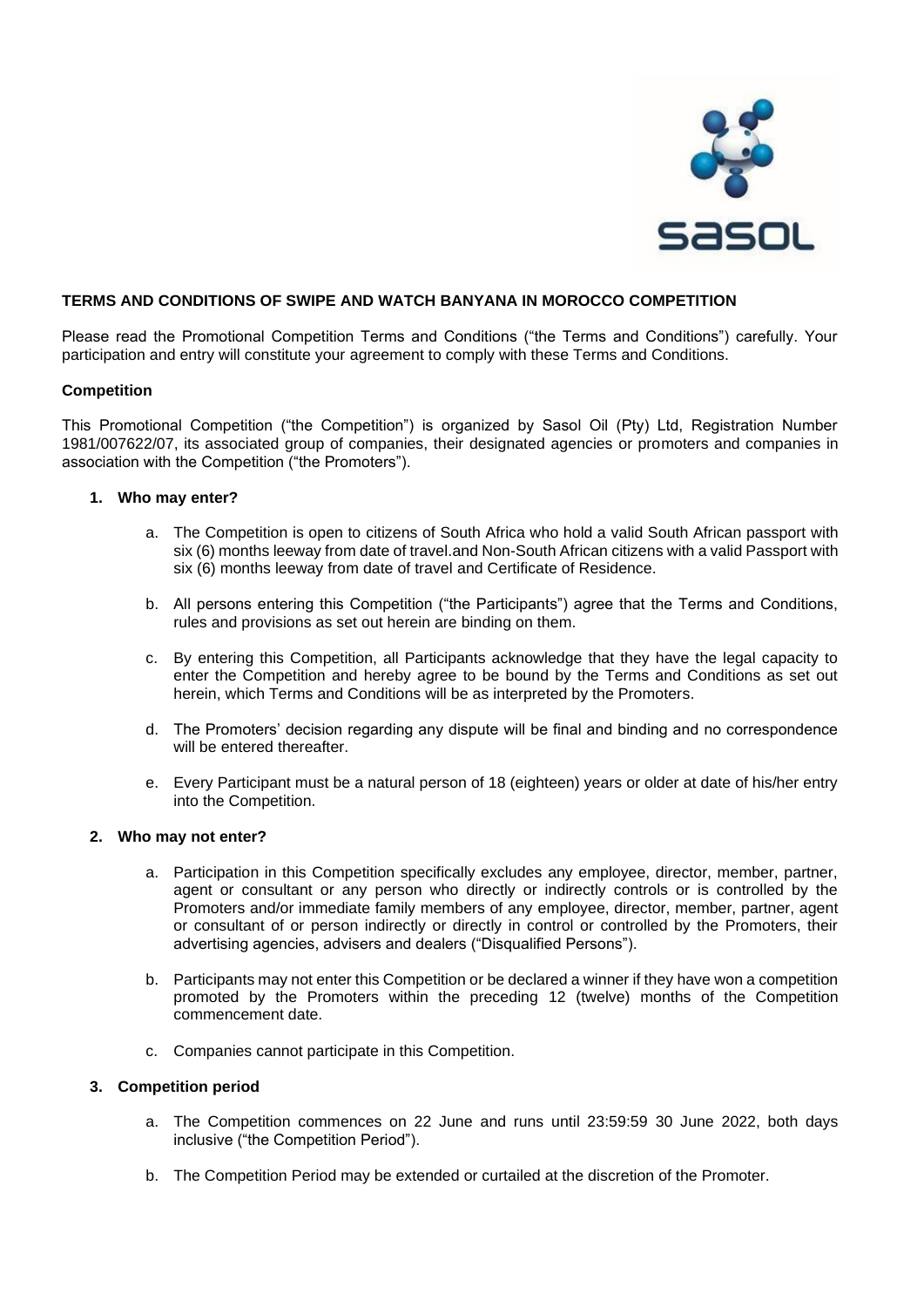

## **4. Entry Mechanics / How to enter**

- a. To enter Participants, need to swipe their registered Sasol Rewards card when spending on fuel at any participating Sasol [\(https://www.sasolrewards.co.za/sitelist\)](https://www.sasolrewards.co.za/sitelist) between the dates and times as set out in 3a above.
- b. Entry to this Competition does not make a Participant a winner.
- c. If the Participant has won on a specific cellphone number, no other numbers will be accepted by the Promoters or used by the Promoters to contact the Participant.
- d. Multiple entries are permitted provided that each entry must be for separate purchases at a Sasol Convenience Centre and in accordance with the entry requirements. Multiple entries of the same purchase will result in disqualification.
- e. Participants with a valid entry stand a chance to win 1 (one) of 2 (two) Holiday packages for 2 (two) to watch the South African Women's National football team (affectionately known as 'Banyana Banyana') play live in Morocco.
- f. Participants are eligible for a maximum of 1 (one) prize in this Competition. i.e. If a Participant wins one holiday package, the Participant does not qualify to win another holiday package.
- g. The Promoter accepts no responsibility for entries lost, misdirected, illegible, late or altered. Entries that do not comply with these Terms will be disqualified.
- h. It is the Participant's responsibility to ensure that any information which you provide to the Promoter is accurate and complete.
- i. Any and all tax implications and liabilities as a result of winning the Prize will be solely borne by the Winner.

### **5. Prizes and Draws**

- a. A prize consists of 1 (one) **holiday package for 2 (two) to watch Banyana Banyana play live in Morocco** to the value of  $R$  70 000 each.
- b. There will be a maximum of 2 unique (two) winners.
- c. No substitution or assignment of the Prize is permitted.
- d. The Prize can only be handed over to the winner if all details provided by the winner are factually correct and requested supporting documentation presented to the Promoter.
- e. The Promoter reserves the right to substitute the Prize with any other prize of similar economic value.
- f. The winners will be randomly chosen from all qualifying Participants in the form of a draw.
- g. A maximum of 2 (two) winners will be drawn from the total number of entries received.
- h. The draw will be supervised by an independent auditor or a registered accountant, or an attorney or advocate at Sasol Place, 50 Katherine Street, Sandton, South Africa, 2196 or an alternative address determined by the Promoters.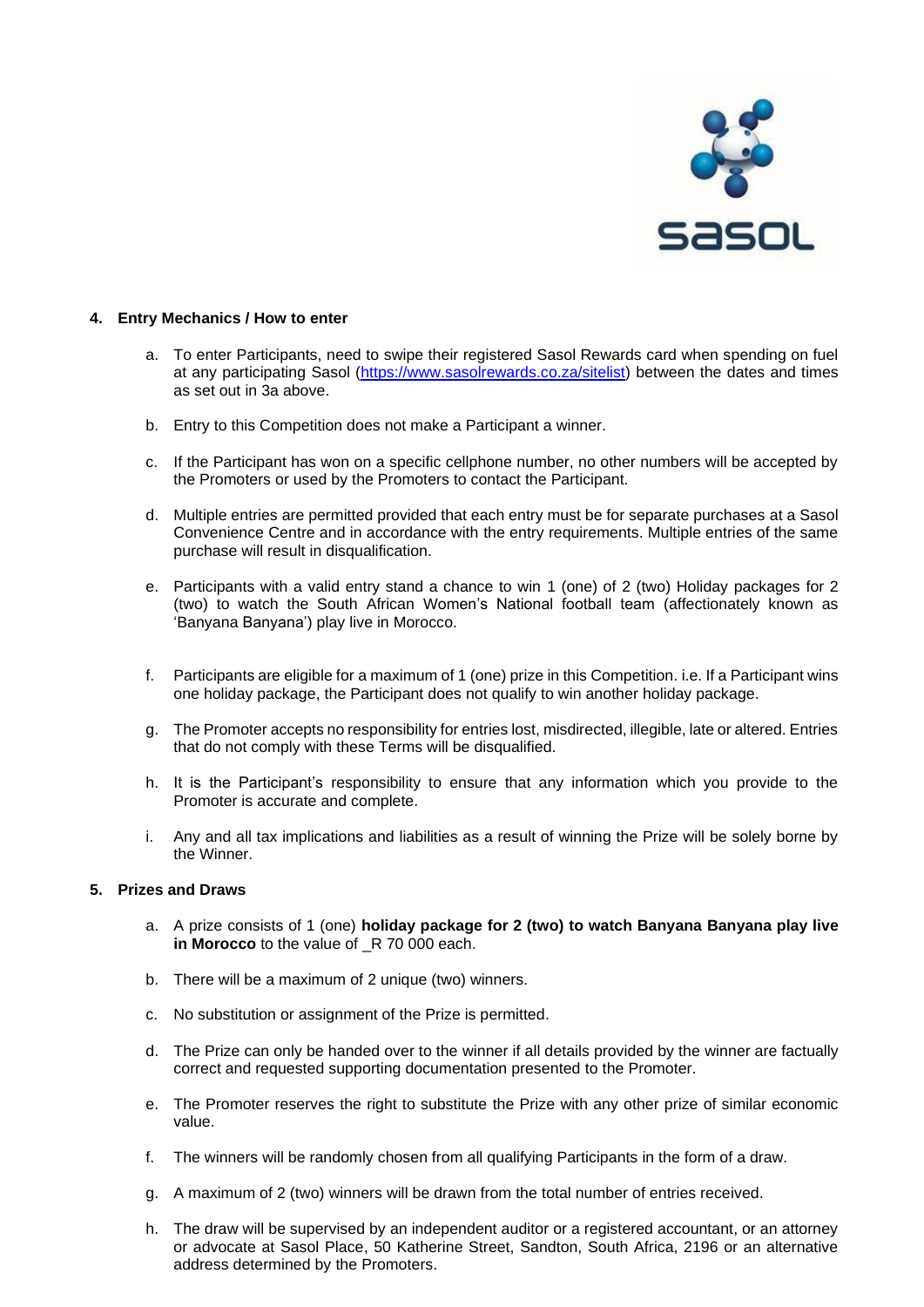

- i. All draws will take place at a frequency determined by the Promoter during the campaign or post campaign.
- j. If for any unforeseen reason the draw cannot take place on the date as anticipated, then the Promoter will endeavor to conduct the draw within a reasonable period thereafter and shall provide details of the new draw date on **[https://www.sasol.com](https://www.sasol.com/)**
- k. If the Prize is declined or if the potential winner cannot be contacted from the details supplied on their entry after 3(three) telephone call attempts the day of the draw date, a replacement winner will be drawn at the Promoter's discretion and the replacement winner will be notified by the Promoter and the "winner contact" process will be followed.
- l. The same process as in 5k above will be followed should the replacement winner also decline, or the Prize be unclaimed or the replacement winner cannot be contacted.
- m. If the Winner has given his/her written consent, the Promoter has the right to publish the winner's name and photographs (at no fee) in any advertising, promotional, print, point- of-sale or public relations material. The nature of these publications will be determined at the sole discretion of the Promoter, for a period of 12 (twelve months) from the date/s of the Prize draw.
- n. Once the Prize has been handed over to the winner in terms hereof, the results of the Competition are final in all respects and no correspondence will be allowed.

### **6. Notification of Winners**

- a. The Prize winners will be contacted on the cellphone number used to enter the Competition and same shall apply to redeem the Prize and any further or other contact.
- b. The Promoters will randomly select a winner from all the entries received.
- c. For the entry to be confirmed as valid, the Promoters will make a telephone call to the potential winner on the cellphone number as per entry details and conduct the Competition verification process.
- d. If the potential winner cannot be contacted after 3 (three) telephone call attempts on the day of the draw, then the Promoter reserves the right to offer the Prize to the next potential winner.
- e. The Promoter will require the Winner to complete and submit an information disclosure document to enable the Promoter to ensure compliance with the rules and the provisions of the Consumer Protection Act 68 of 2008. Should any winner refuse or be unable to comply with this rule for any reason, such winner will be automatically disqualified. The Winner may be required to sign a waiver of liability and indemnity before claiming the Prize.
- f. The Promoters may collect, store and use (but not share) any personal information of entrants for communication or statistical purposes.

### **7. General**

- a. The Promoter is entitled to amend the Terms and Conditions hereof in so far as same is deemed necessary and such amendments may relate to any aspect of the Competition.
- b. The amendments may include the addition and or deletion of any existing and/or proposed terms and conditions of the Competition, which amendments may also affect the identified Prize.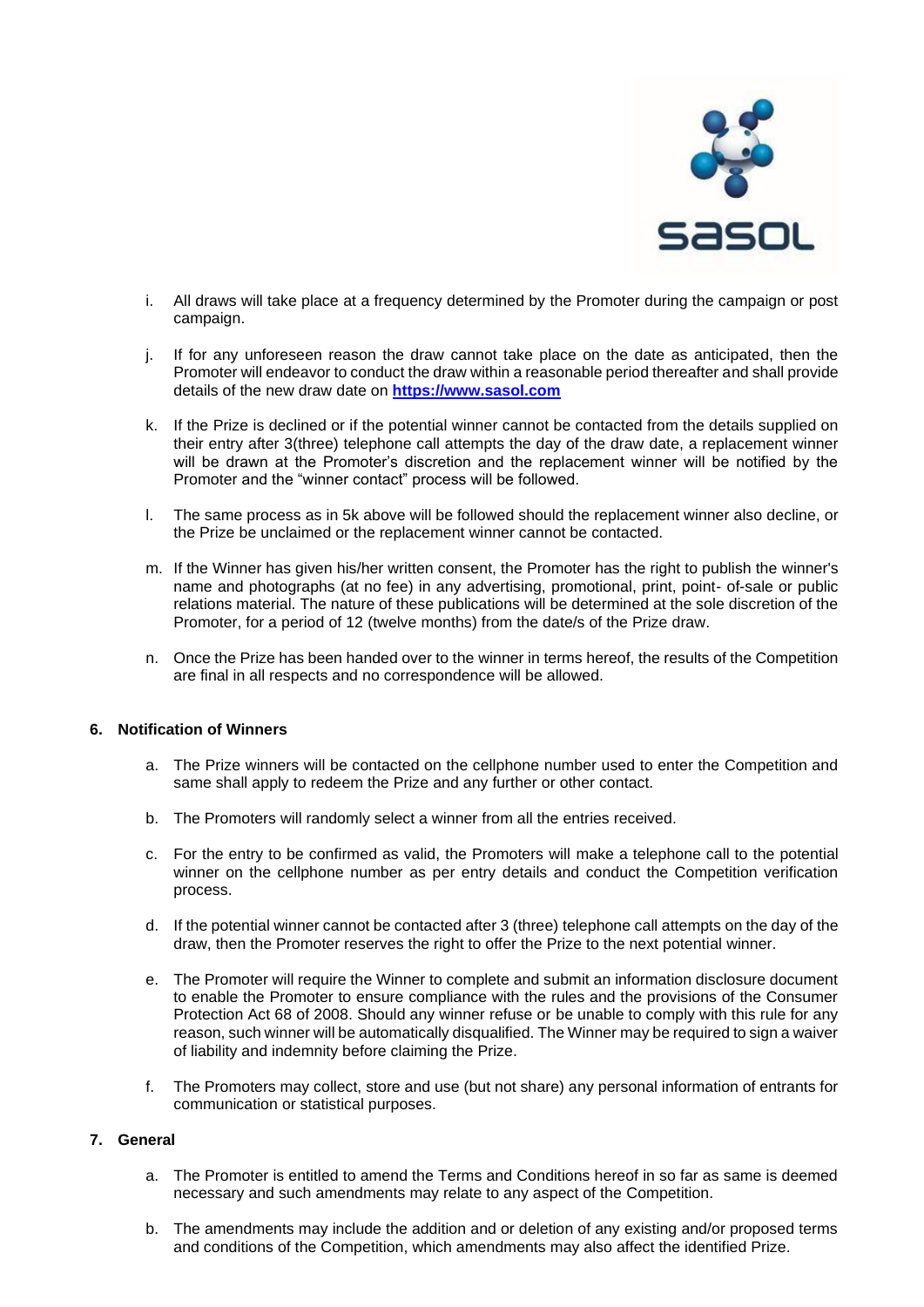

- c. The proposed amendments may be affected during the Competition period which amendments may result in the Competition period being reduced and or extended as deemed necessary.
- d. It is the Participant's responsibility to regularly check the website where the competition Terms and Conditions are made available. Refer [www.sasol.com/retail/promotions](http://www.sasol.com/retail/promotions)
- e. If the Terms and Conditions are amended as provided for in clause 7a and 7b, such amendments shall become effective immediately or on such date as may be stated or determined by the Promoter. However, all Winners who have received confirmation of the Prize prior to such amendment will remain eligible to receive the Prize as awarded in accordance with the Terms and Conditions in force when they were selected as winners.
- f. No Participant shall have any recourse or claim against the Promoter because of any amendment to these Terms and Conditions or in respect of termination or suspension of the Competition in line with these Terms and Conditions.
- g. If the Promoter cannot continue with this Competition for any reason or if it is required to cancel, suspend or terminate the Competition by any regulatory term or applicable law, the Promoter may cancel, suspend or terminate the Competition on condition that:
	- i. No winner has been declared; and
	- ii. Notice of such Competition cancellation has been given to all Participants.
- h. Any false or inaccurate information provided will result in disqualification.
- i. If the Competition is held to be or becomes unlawful or if the Promoter is required by the Minister of Trade and Industry or the National Consumer Commission or WASPA, to alter any aspect of the Competition, then to the full extent permitted by law, the Promoter reserves the right to suspend or terminate the competition immediately and without notice, in which event all Participants agree to waive any rights that they may have in terms of the Competition and accept that no recourse will be sought against the Promoter.
- j. The Winner's use of the Prize shall be entirely at his/her own risk and he/she hereby indemnifies and absolves the Promoter from any liability or damage, arising from accident, injury, harm, death, costs, including direct, indirect, special incidental or consequential or any punitive damages and/or loss sustained because of the entry or participation in the Competition and possession or use of the Prize as won in the Competition.
- k. To the extent permitted by the Consumer Protection Act of 2008 ("CPA"), the Participant and/or Winner indemnifies and absolves the Promoter from claims arising from any loss, damage, harm or injury which the prize winners may sustain because of any claim which may be made against it by any third party.
- l. The Participant and/or Winner indemnifies the Promoter against any claim of any nature whatsoever arising out of and/or from their participation in any way in this Promotional Competition (including, as result of any act or omission, whether negligent or otherwise on the part of the Promoter).
- m. Any dispute or claim arising out of or in connection with the Competition shall be governed by and construed in accordance with the laws of the Republic of South Africa.
- n. The Promoter reserves the right to withhold the Prize until it is entirely satisfied that the claimant of the Prize is the bona fide Winner and reserves the right to call for such proof as it may deem necessary.